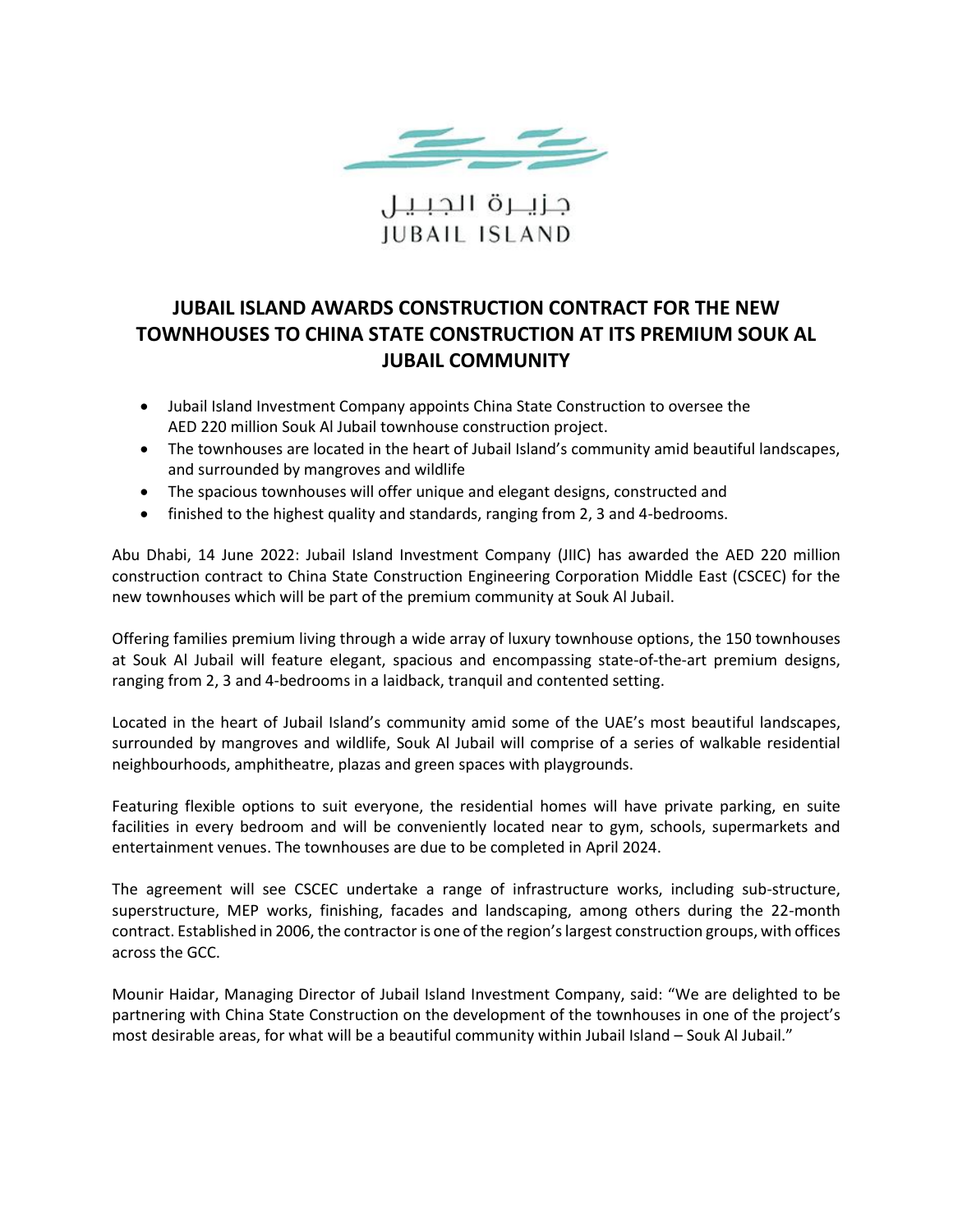"Yet another important milestone in turning Jubail Island into a reality, we are positive that the elegantly designed homes will appeal to a range of purchasers, and with schools and other amenities located within walking distance, Souk Al Jubail will be a true community."

"Today's announcement reflects the strong market sentiment in Abu Dhabi's real estate sector, with Jubail Island destined to become one of the premier developments in the region. We have already experienced strong demand from buyers in the buoyant real estate sector and we expect Souk Al Jubail to be sold out in record time."

The AED10 billion Jubail Island, a project owned by JIIC and developed and managed by LEAD, will be home to an idyllic collection of six residential village estates located between Yas Island and Saadiyat Island.

Nestled among the breath-taking natural beauty and rich biodiversity of the mangroves, the landmark community will offer residents every convenience and amenity, seamlessly blending sustainable living, luxury and wellness in an iconic new addition to Abu Dhabi's real estate landscape.

For further information or to speak with a member of the Jubail Island sales team, please contact the sales centre on T +971 2 448 0011 or email [info@jubailisland.ae.](mailto:info@jubailisland.ae)

## ENDS

## About Jubail Island

The Jubail Island development will be an idyllic collection of villages located between Yas Island and Saadiyat Island and will become Abu Dhabi's leading sanctuary designed to appeal to wellness and nature enthusiasts, positioned amid the rich biodiversity of the mangroves.

The luxury project will offer wholesome F&B outlets and a wide range of facilities, including a beach club, a business centre, a sports centre, schools, supermarkets, nurseries, a community club, specialised clinics and other commercial establishments.

For more information, please visit <https://www.jubailisland.ae/>

Keep up to date with the latest updates @jubailisland:

- [Instagram](https://www.instagram.com/jubailisland/)
- [Facebook](https://www.facebook.com/JubailIsland/)

## About LEAD Development

LEAD Development is a high-end niche real estate development company, providing expert guidance to property and infrastructure developers, investors and visionaries on anything from mixed-use projects to housing developments, hotels, residential apartments and office towers.

LEAD Development provides unmatched insights across the commercial development value chain – finetuning visions, financial modeling, sustainability planning, design, construction, project management, and commercialization.